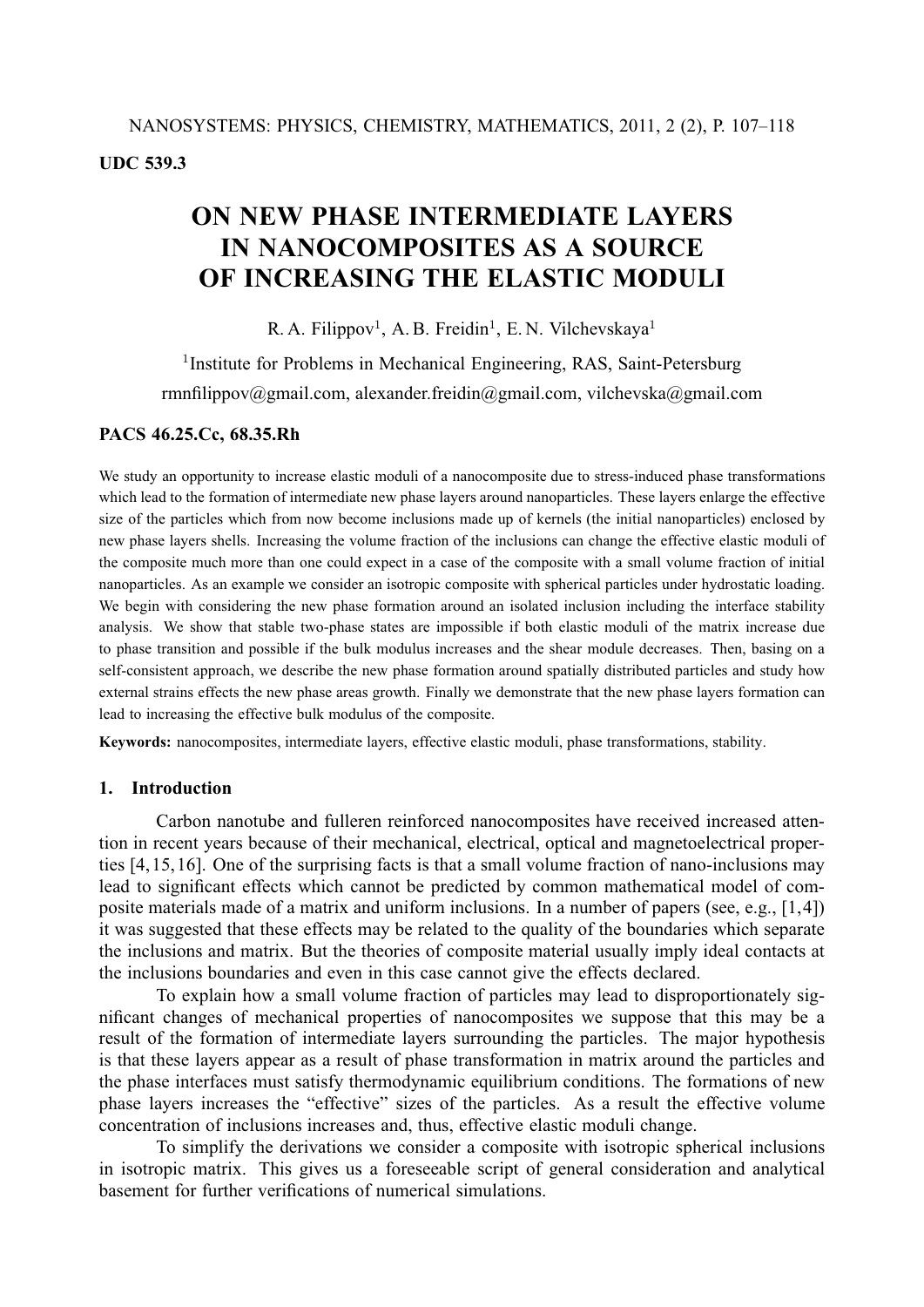Note that stress-induced phase transformations can be induced by external all-round compression/tension as well as by thermal stresses appeared because of the difference between thermal expansion coefficients of the inclusions and surrounding material. In fact, new phase areas can be formed under combined thermo-mechanical actions at the stage of the composite manufacturing. Since from the mathematical point of view thermal stresses can be reduced to stresses produced by mechanical loading, we consider further only external all-round tension/compression.

The following questions are being discussed within the above formulated elementary problem:

1. Is it possible to form the stable intermediate layers of a new phase if at least some of elastic moduli increase?

Given average strain and temperature, equilibrium and stable two-phase states are the microstructures which correspond to minimal value of the Helmholtz free energy of a body that differs from the strain energy only by a term related with free energies of the phases in stress free states and proportional to the new phase volume. The strain energy cannot decrease if all elastic moduli of the matrix increase due to phase transformation around the particles. Thus, we have to examine the case when some elastic moduli increase but the others decrease. From the mechanical point of view this means that we have to deal with a case for which the jump of the elasticity tensor due to phase transition is a non-signdefinite tensor, and in any case we need a stability analysis that is carried out in the present paper.

2. Is it possible to provide the controlled growth of the effective elastic moduli?

This question arises because, generally speaking, the stability of the two-phase state of the matrix can be lost and the instability may lead, particularly, to a spontaneous phase transformation of the whole matrix. That is why we find the interval of external strains at which two-phase states adjust to external strains and remain stable.

3. Is it possible to reduce stress concentration in the matrix due to the formation of new phase transition layers?

To answer this question we examine how the phase transformation effects the strain energy density spatial distribution. We demonstrate that in a case of the stable interface the phase transformation leads to the energy density decrease in the particle itself and in the matrix on the side of the parent phase. We also show the opportunity to reduce the energy density in all areas of the body. The intensity of the shear stresses also decreases.

#### **2. Constitutive equations**

We consider stress-induced phase transformations of martensite type accompanied by the transformation strain and changes of elastic moduli. Two-phase deformation of an elastic body is studied by a small strain approach.

Let new phase areas  $V_+$  be bounded by interfaces Γ. A problem on the equilibrium twophase configurations of an elastic body is reduced to finding position of unknown interfaces Γ and displacement  $u(x)$  sufficiently smooth at material points  $x \notin \Gamma$ , continuous across  $\Gamma$ , and satisfying equilibrium and boundary conditions including conditions on the interface:

$$
\mathbf{x} \notin \Gamma : \qquad \nabla \cdot \boldsymbol{\sigma} = 0, \quad \theta = \text{const}, \tag{1}
$$

$$
\mathbf{x} \in \Gamma : \qquad [\mathbf{u}] = 0, \quad [\boldsymbol{\sigma}] \cdot \mathbf{n} = 0,\tag{2}
$$

$$
[f] - \langle \boldsymbol{\sigma} \rangle : [\boldsymbol{\varepsilon}] = 0, \quad \langle \boldsymbol{\sigma} \rangle = \frac{1}{2} (\boldsymbol{\sigma}_+ + \boldsymbol{\sigma}_-) \tag{3}
$$

where  $\epsilon$  and  $\sigma$  are strain and stress tensors,  $\theta$  is the temperature,  $f = f(\epsilon, \theta)$  is the Helmholtz free energy volume density, **n** is the unit normal to the interface Γ, super- or subscripts "−" and "+" identify the values being taken for a material in the "−" and "+" phase states, respectively,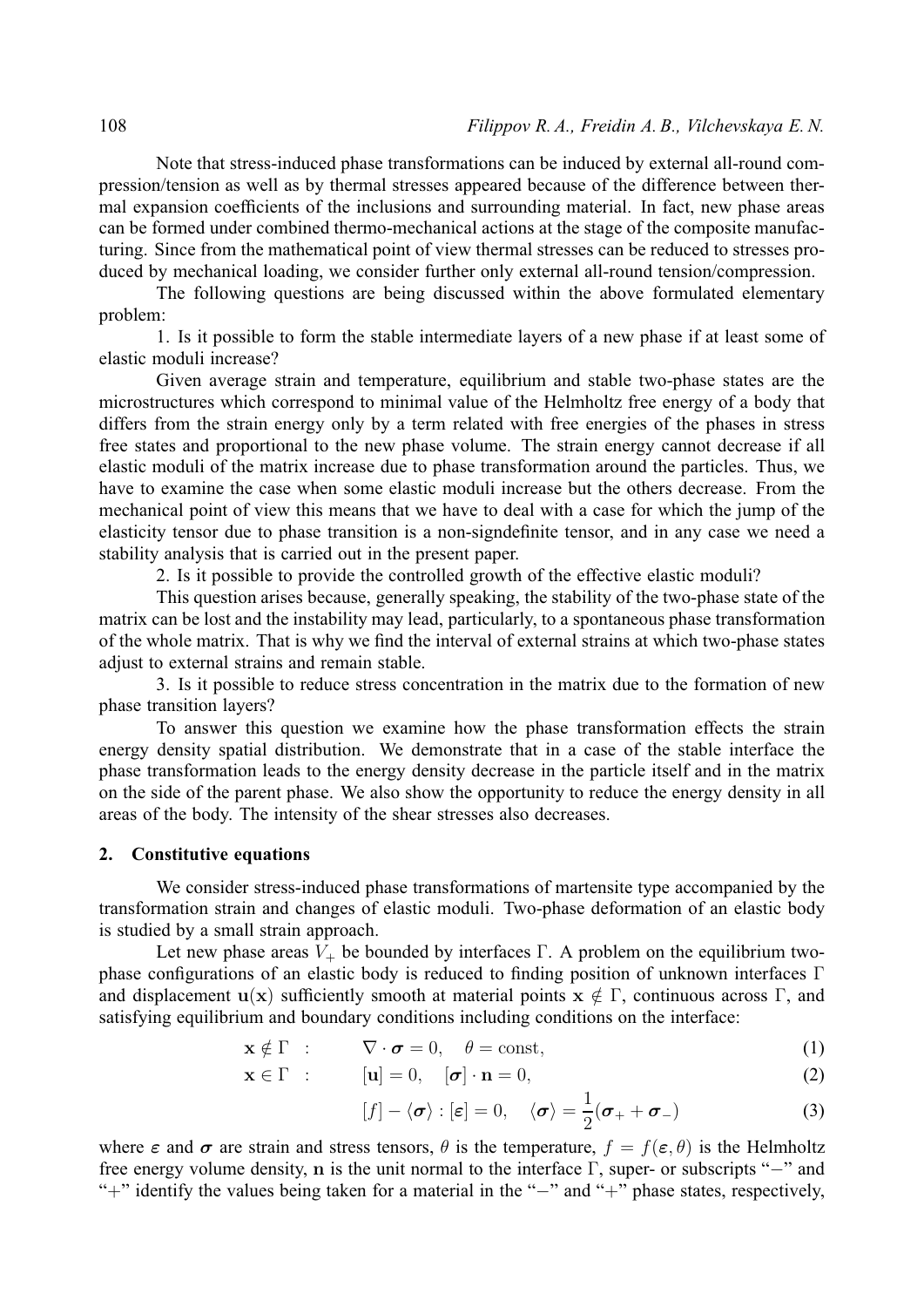the brackets  $[\cdot] = (\cdot)_+ - (\cdot)_-$  denote the jump across  $\Gamma$ . Body forces, thermoelastic effectsand surface energy are not taken into account. Note that from the displacement and traction continuity it follows that  $\langle \sigma \rangle : |\varepsilon| = \sigma_{\pm} : |\varepsilon|$ .

The conditions (2) are common contact conditions and can be satisfied on any contact surfaces in a body, as it is in composite materials. The additional thermodynamic condition (3) (known as the Maxwell relation) is related to an additional degree of freedom caused by an unknown phase boundary. This condition is the necessary (but not sufficient) condition for the energy minimization with respect to the position of the interface. Namely the thermodynamic equilibrium condition (3) imposes the restrictions on the existence and geometry of new phase areas (see, e.g., [9, 10]).

We consider a two-well strain-energy function:

$$
f(\varepsilon, \theta) = \min_{-\lambda} \left\{ f^-(\varepsilon, \theta), f^+(\varepsilon, \theta) \right\},\tag{4}
$$

$$
f^{\pm}(\varepsilon, \theta) = f_0^{\pm}(\theta) + \frac{1}{2}(\varepsilon - \varepsilon_{\pm}^p) : \mathbf{C}_{\pm} : (\varepsilon - \varepsilon_{\pm}^p).
$$

Upper and lower scripts "+" and "−" in relationships correspond to each other. 1D-sketch of the free energy density dependence is shown in Fig. 1



Fig. 1. Free energy volume density:  $a - \cose 1$ ,  $b - \cose 2$ 

By (4), the constitutive equations take the form:

$$
\boldsymbol{\sigma}_{\pm}(\boldsymbol{\varepsilon}) = \mathbf{C}_{\pm} : (\boldsymbol{\varepsilon} - \boldsymbol{\varepsilon}_{\pm}^p), \quad \boldsymbol{\varepsilon} \in \mathcal{E}_{\pm}
$$
 (5)

where  $\mathcal{E}_{\mp}$ 

$$
\mathcal{E}_{-} = \{\varepsilon : \ \varphi(\varepsilon) > 0\}, \quad \mathcal{E}_{+} = \{\varepsilon : \ \varphi(\varepsilon) < 0\}, \quad \varphi(\varepsilon) = f^{+}(\varepsilon) - f^{-}(\varepsilon)
$$

are the domains of definition of the phases "−" and "+" in strain space.

The parameters  $C_{\pm}$ ,  $f_0^{\pm}$  and  $\varepsilon_{\pm}^p$  are the elasticity tensors, free energy densities and strain tensors in unstressed phases " $\pm$ ", respectively. If  $\varepsilon_+^p = 0$  or  $\varepsilon_-^p = 0$ , then  $[\varepsilon^p] \equiv \varepsilon^p$  is the transformation eigenstrain.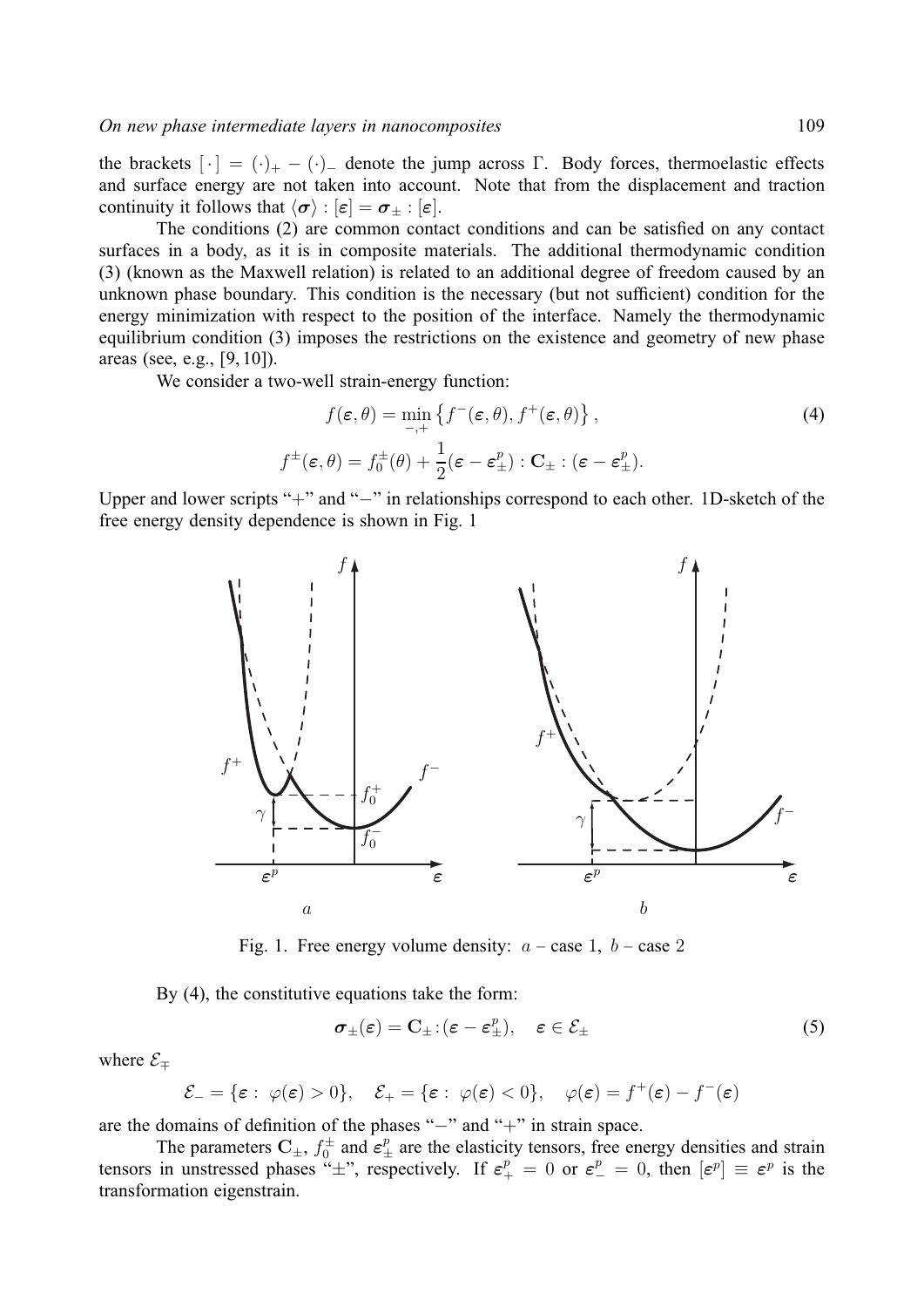

Fig. 2. A particle enclosed by a new phase intermediate layer

We emphasize that one of the unstressed states can be only hypothetical. The strain  $\varepsilon = \varepsilon_+^p$  may belong to the domain of the phase "-", not to the phase "+", if  $f^+(\varepsilon_+^p) > f^-(\varepsilon_+^p)$ . Further we say that we are dealing with the case 1, if  $f^+(\varepsilon_+^p) < f^-(\varepsilon_+^p)$  (Fig. 1*a*) and with the case 2, if  $f^+(\varepsilon^p_+) > f^-(\varepsilon^p_+)$  (Fig. 1b).

The thermodynamic condition can be rewritten in the form that relates the strain on one side of the interface and the normal to the interface (see [7] or [2] and reference therein):

$$
\chi(\varepsilon_{\pm}, \gamma, \mathbf{n}) \triangleq \gamma + \frac{1}{2} \left[ \varepsilon^p \cdot \mathbf{C} : \varepsilon^p \right] + \frac{1}{2} \varepsilon_{\pm} \cdot \mathbf{C}_1 : \varepsilon_{\pm} - \varepsilon_{\pm} : \left[ \mathbf{C} : \varepsilon^p \right] \pm \frac{1}{2} \mathbf{q}_{\pm} : \mathbf{K}_{\mp} \left( \mathbf{n} \right) : \mathbf{q}_{\pm} = 0, \quad (6)
$$

where

$$
\mathbf{q}_{\pm} = \mathbf{C}_1 : \boldsymbol{\varepsilon}_{\pm} - [\mathbf{C} : \boldsymbol{\varepsilon}^p], \quad \mathbf{K}_{\mp}(\mathbf{n}) = \{ \mathbf{n} \otimes \mathbf{G}_{\mp}(\mathbf{n}) \otimes \mathbf{n} \}^s, \quad \mathbf{G}_{\mp}(\mathbf{n}) = (\mathbf{n} \cdot \mathbf{C}_{\mp} \cdot \mathbf{n})^{-1},
$$

$$
\mathbf{C}_1 = \mathbf{C}_{+} - \mathbf{C}_{-}, \quad \mathbf{B}_1 = \mathbf{C}_{+}^{-1} - \mathbf{C}_{-}^{-1}, \quad \gamma = [f_0].
$$

The parameter  $\gamma$  acts as the temperature.

If the inverse tensor  $C_1^{-1}$  exists then (3) can be rewritten in terms of the tensor q taken on one side of the interface [14]:

$$
\chi(\mathbf{q}_{\pm},\gamma_*,\mathbf{n}) \triangleq \gamma_* + \frac{1}{2}\mathbf{q}_{\pm} : (\mathbf{C}_1^{-1} \pm \mathbf{K}_{\mp}(\mathbf{n})) : \mathbf{q}_{\pm} = 0, \quad \gamma_* \triangleq \gamma + \frac{1}{2} \left[\boldsymbol{\varepsilon}^p\right] : \mathbf{B}_1^{-1} : \left[\boldsymbol{\varepsilon}^p\right] \tag{7}
$$

Thermodynamic condition (6) cannot be satisfied for all strains. This leads to the concept of phase transitions zones (PTZs) [9, 11, 12], which are the areas formed in strain space by all strains that may exist in the body at the equilibrium phase boundaries. In other words, PTZ is formed by the strains, for which the equation (6) can be solved with respect to the unit normal **n**. Given material parameters and the parameter  $\gamma$ , the PTZ presents all possible local orientations of the equilibrium phase boundaries and strain jumps across the interfaces. Thus, the PTZ is the passport of a material which undergoes phase transformation (see, e.g., [3, 9]). In this paper, the construction of PTZs is used to reject the equilibrium but unstable solutions.

Further we consider a matrix that can undergo phase transformations and inclusions, which act as stress concentrators and induce phase transformation. The material of the matrix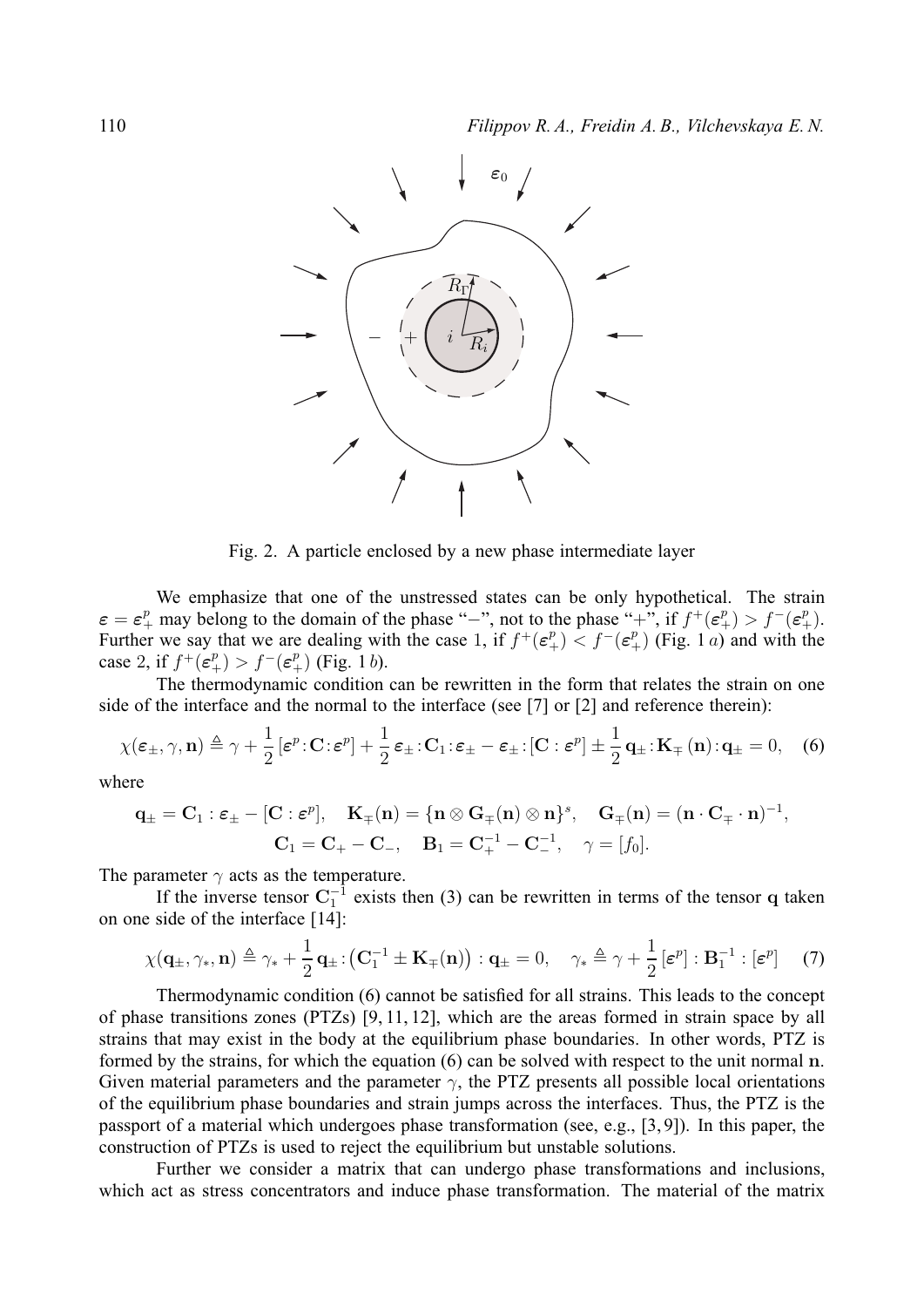is piece-wise linear elastic described by the constitutive equations (4), (5). Material of the inclusion is also linear-elastic, its elasticity tensor is  $C_i$  and the free energy density is given by the dependence

$$
f_i(\boldsymbol{\varepsilon}) = \frac{1}{2}\boldsymbol{\varepsilon} : \mathbf{C}_i : \boldsymbol{\varepsilon}.
$$
 (8)

# **3. Spherically-symmetric two-phase deformations induced by a spherical inclusion**

We consider an unbounded medium with a spherical inclusion  $V_i$  of the radius  $R_i$  under all-round tension/compression. Let  $\varepsilon_{-}^{p} = 0$ ,  $\varepsilon_{+}^{p} = \varepsilon_{-}^{p} = (\vartheta_{+}^{p}/3)E$ , and  $\varepsilon_{0} = (\vartheta_{0}/3)E$  be the external strain. Suppose that there exists a two-phase deformation with one spherical interface (Fig. 2) and find the equilibrium interface radius  $R_{\Gamma}$  in dependence of external strain and material parameters.

Radial displacement u in areas  $V_i$ ,  $V_+$ ,  $V_-$  is given by the formula

$$
u = Ar + \frac{D}{r^2} \tag{9}
$$

where dependencies of the integration constants  $A = \{A_i, A_+, A_-\}$  and  $D = \{D_i, D_+, D_-\}$  on  $\varepsilon_0$  and the inverse of the relative interface radius

$$
\rho = \frac{R_i}{R_{\Gamma}}, \quad \rho \in [0, 1]
$$

can be found from the contact conditions at the particle boundary and the interface, the condition at the vicinity, and the boundedness of the displacement in the center:

$$
r = R_i, r = R_{\Gamma} : [u] = 0, [\sigma_r] = 0
$$
  

$$
\varepsilon_r |_{r \to \infty} = \vartheta_0 / 3 \equiv \varepsilon_0, u |_{r=0} < \infty,
$$

and  $\sigma_r$ ,  $\varepsilon_r$ ,  $\varepsilon_{\varphi}$  are stress and strains in spherical coordinates.

It can be found that the integration constants are given by the following relationships

$$
A_{i} = A_{i}^{\varepsilon} \varepsilon_{0} + A_{i}^{\vartheta}, \quad D_{i} = 0, \quad A_{i}^{\varepsilon} = \frac{d_{+}^{+} d_{-}^{-}}{Z}, \quad A_{i}^{\vartheta} = \frac{4\mu_{1}(1-z)t}{Z}
$$
  
\n
$$
A_{-} = \varepsilon_{0}, \quad \frac{D_{-}}{R_{\Gamma}^{3}} \equiv \hat{D}_{-} = D_{-}^{\varepsilon} \varepsilon_{0} + D_{-}^{\vartheta}
$$
  
\n
$$
D_{-}^{\varepsilon} = \frac{3(d_{-}^{+} k_{1i}^{+} z - d_{i}^{+} k_{1})}{Z}, \quad D_{-}^{\vartheta} = \frac{d_{i}^{+}(1-z)t}{Z}
$$
  
\n
$$
A_{+} = A_{+}^{\varepsilon} \varepsilon_{0} + A_{+}^{\vartheta}, \quad A_{+}^{\varepsilon} = \frac{d_{i}^{+} d_{-}^{-}}{Z}, \quad A_{+}^{\vartheta} = \frac{(d_{i}^{+} - 4\mu_{1} z)t}{Z}
$$
  
\n
$$
\frac{D_{+}}{R_{i}^{3}} \equiv \hat{D}_{+} = D_{+}^{\varepsilon} \varepsilon_{0} + D_{+}^{\vartheta}, \quad D_{+}^{\varepsilon} = \frac{3d_{-}^{-} k_{1i}^{+}}{Z}, \quad D_{+}^{\vartheta} = -\frac{d_{i}^{-} t}{Z}
$$
  
\n(10)

where

$$
Z = d_i^+ d_+^- - 12\mu_1 k_{1i}^+ z
$$
  
\n
$$
z = \rho^3, k_1 = k_+ - k_-, k_{1i}^+ = k_+ - k_i, \mu_1 = \mu_+ - \mu_-, t = k_+ \vartheta^p
$$
  
\n
$$
d_{\pm}^+ = 3k_{\pm} + 4\mu_+, d_{\pm}^- = 3k_{\pm} + 4\mu_-, d_i^+ = 3k_i + 4\mu_{\pm}
$$

The mechanical equilibrium equation  $(1)_1$  and contact conditions  $(2)$  are satisfied at any interface radius  $\rho$  if the solution is taken in the form (9) with integration constants given by formulae (10). The dependence of the thermodynamically equilibrium inverse interface radius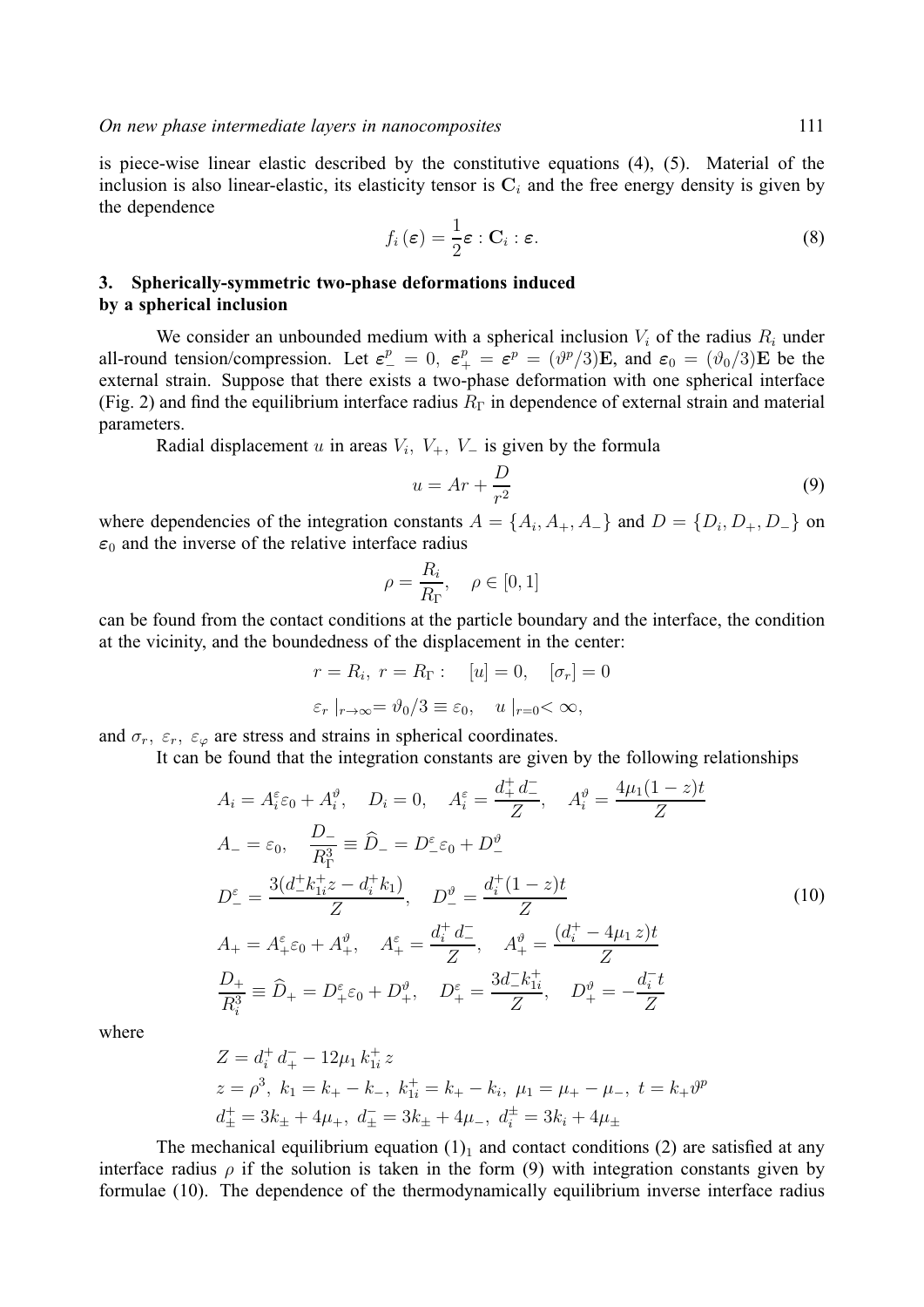$\rho_*$  on external strain  $\varepsilon_0$  is determined by the thermodynamic condition (7) that, after substituting strains obtained by the differentiation of the displacement (9), takes the form of the algebraic equation

$$
2\gamma_* + \frac{3\left(t - 3k_1A_+ + 4\mu_1z\hat{D}_+\right)^2}{d_-^+} + \frac{(t - 3k_1A_+)^2}{k_1} + 12\mu_1z^2\hat{D}_+^2 = 0\tag{11}
$$
  

$$
\gamma_* = \gamma - \frac{k_-k_+(\vartheta^p)^2}{2k_1}
$$



Fig. 3. The inverse relative equilibrium interface radius  $\rho$  in dependence on  $\varepsilon_0$ ,  $\mu_{-} > \mu_{+}.$ 

The dependence of the inverse relative equilibrium interface radius  $\rho_*$  on  $\varepsilon_0$  is shown in Fig. 3 for the case  $k_1 > 0$ ,  $\mu_1 < 0$ . New phase nucleation starts at the particle boundary at  $\varepsilon_0 = \varepsilon^s$ . The value  $\varepsilon^s$  can be found from (11) if substitute  $\rho = 1$  into the formulae for  $D_+$ and  $A_+$ .

The whole matrix transforms into the phase state "+" at  $\varepsilon_0 = \varepsilon^f$ . Substituting  $\rho = 0$  into (11) leads to to the formula

$$
\varepsilon^f = \frac{1}{3k_1} \left( t \pm \sqrt{-2 \frac{d_+^{\scriptscriptstyle -}}{d_-^{\scriptscriptstyle -}} k_1 \gamma_*} \right) \tag{12}
$$

If  $\vartheta^p < 0, k_1 > 0$  then the sign "−" is to be taken in (12).

## **4. Energy changes due to new phase areas growth and the interface stability**

The interaction energy is determined as

$$
E_{\rho} = \Pi_{\rho} - \Pi_{-} \tag{13}
$$

where  $\Pi_{\rho}$  is the Gibbs free energy of a body with an inclusion that has the interface inverse radius  $\rho$  embedded into two-phase matrix,  $\Pi$  is the Gibbs free energy of a body with an inclusion embedded into one-phase matrix in the phase state "−" at the same boundary conditions as  $\Pi_{\rho}$ is calculated.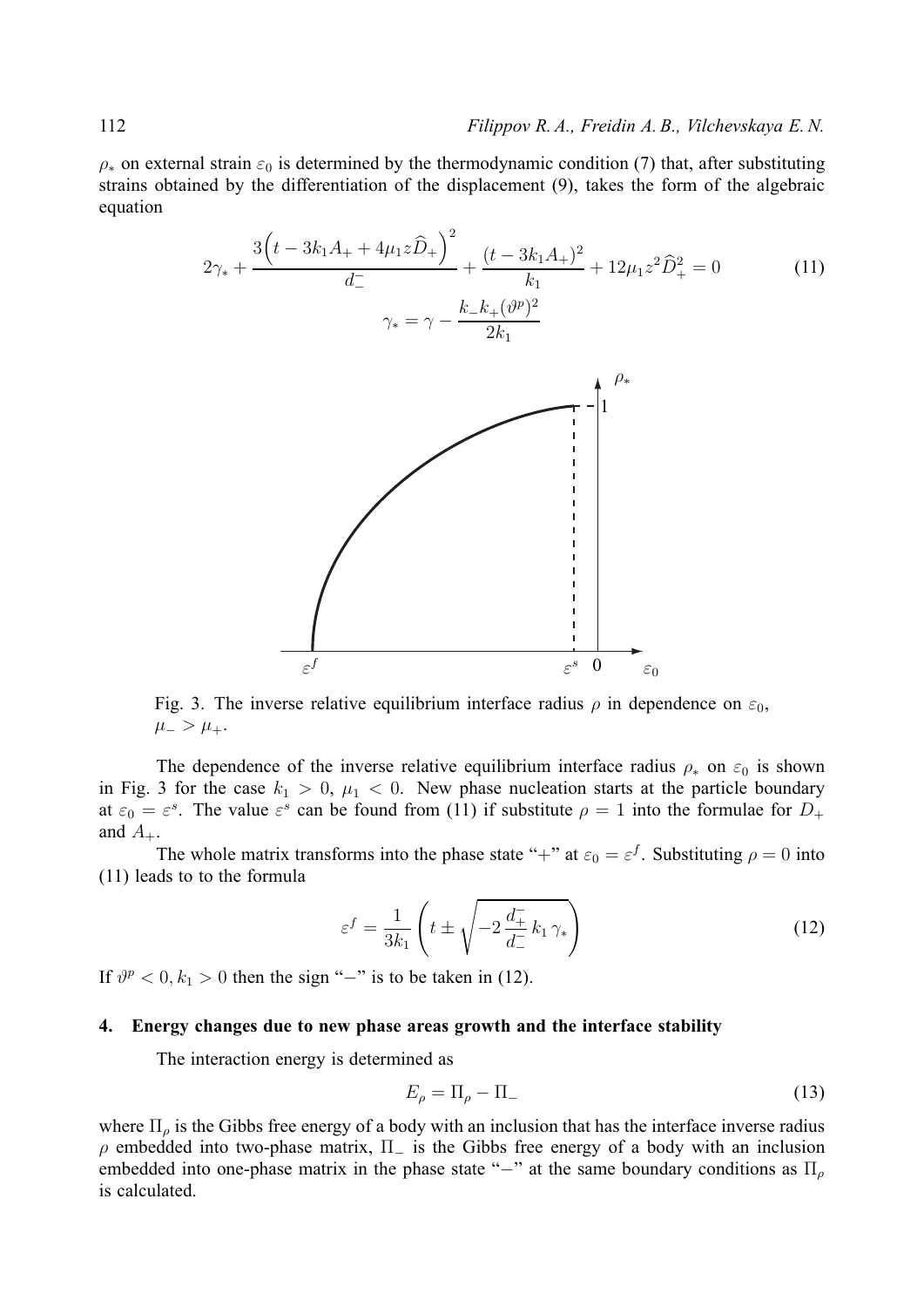*On new phase intermediate layers in nanocomposites* 113

In the case under consideration

$$
E_{\rho} = \int_{V_i} (f_i(\boldsymbol{\varepsilon}) - f_i(\boldsymbol{\varepsilon}_0^i)) dV + \int_{V_+} (f_+(\boldsymbol{\varepsilon}) - f_-(\boldsymbol{\varepsilon}_0^-)) dV + \int_{V_-} (f_-(\boldsymbol{\varepsilon}) - f_-(\boldsymbol{\varepsilon}_0^-)) dV
$$

where  $\varepsilon$  is a current strain field in a case of two-phase matrix with the interface inverse radius  $\rho$ ,  $\varepsilon_0^i$  is a strain inside the inclusion when the matrix is in the phase state "−",  $\varepsilon_0^-$  is a strain in one-phase matrix in the "−" phase state.

Following [2] we derive from (4) and (8) that in a case of an arbitrary interface radius

$$
\frac{E_{\rho}}{4\pi R_{i}^{3}} = \left(\gamma + \frac{1}{2}t(\vartheta^{p} - 3\varepsilon_{0}) + \frac{3}{2}(3k_{1}\varepsilon_{0} - t)A_{+}\right)\frac{1-z}{3z} + 2\mu_{1}\widehat{D}_{+}\widehat{D}_{-}^{0}(1-z),
$$
  

$$
\widehat{D}_{-}^{0} = \frac{D_{-}^{0}}{R_{i}^{3}}, \quad D_{-}^{0} = \frac{3\varepsilon_{0}(k_{-} - k_{i})R_{i}^{3}}{3k_{i} + 4\mu_{-}}
$$

The equilibrium interface radius  $\rho_{*}$ , i.e. the radius satisfying the thermodynamic condition, corresponds to the extremum point on the dependence  $E_{\rho}(\rho \,|\, \varepsilon_0)$ .

Examples of the dependencies of the interaction energy on the interface radius are given in Fig. 4  $b_1$  (case 1) and Fig. 4  $b_2$ (case 2) ( $\mu$  >  $\mu$ <sub>+</sub>). The results for two values of the external strains  $\varepsilon_0 = \varepsilon_{01}$  (solid lines) and  $\varepsilon_0 = \varepsilon_{02}$  (dotted lines) are shown,  $\varepsilon_{02} < \varepsilon_{01} < 0$ . Minimum points in Fig.  $4 b_1, b_2$  demonstrate that the equilibrium solutions are stable with respect to interface radius perturbations if  $\mu$  >  $\mu$ . If  $\mu$  <  $\mu$  then similar calculations show that the dependence of the interaction energy has a maximum at the new phase spherical layer equilibrium radius, and this means instability of the interface. That is why further we discuss in detail phase transformation, resulting in decreasing the shear modulus but the increasing the bulk modulus.

So, if the bulk modulus increases, while the shear modulus decreases due to phase transformation, i.e.  $k_1 > 1$ ,  $\mu_1 < 0$ , then the interface is stable with respect to perturbations of the interface radius. However, when certain radius is reached, the interface becomes unstable with respect to axisymmetric perturbations. This instability can be detected with making use of an additional stability analysis basing on the procedure developed in [10, 13]. The instability of equilibrium two-phase deformations have not been detected if the strain at the interface corresponded to the outer boundaries of the PTZs. The fact that strains at the stable interface must belong to the PTZ boundaries also follows from the recent paper [17].

Fig.  $4a_1, a_2$  shows how strains at the interface are related with the PTZ at different external strains. Black dots denote to the local strains which take place at the equilibrium interface at the external strain  $\varepsilon_{01}$ . These strains are located at the external boundaries of PTZ. Crosses mark the local strains at the external strain  $\varepsilon_{02}$  ( $\varepsilon_{02} < \varepsilon_{01} < 0$ ). One of these strains is located at the internal boundaries of PTZ.

In the case under consideration the strains belong to the outer PTZ boundaries if

$$
\left(\varepsilon_{\theta}^{-} - \varepsilon_{r}^{-}\right)\big|_{\Gamma} > 0\tag{14}
$$

This inequality allows us to estimate the interval of external strains at which two-phase states remain stable. Straightforward calculations show that the transformation interval  $|\varepsilon^f - \varepsilon^s|$  is larger in the case 2 that is if the value  $\gamma(\theta)$  is chosen so that  $f^+(\varepsilon^p) > f^-(\varepsilon^p)$ .

Note that the stable homogeneous spherical new phase areas can exist in a uniform media under external all-round tension/compresion only if  $\mu_{+} > \mu_{-}$  [2,5, 10, 13]. Therefore, depending on the relationship between shear moduli of the phases, two types of new phase nucleation are possible. If  $\mu_+ < \mu_-$  then inhomogeneities (stress concentrators) are the points of the new phase growth. If  $\mu_{+} > \mu_{-}$  then new phase areas can appear in the domains of homogeneity of the material.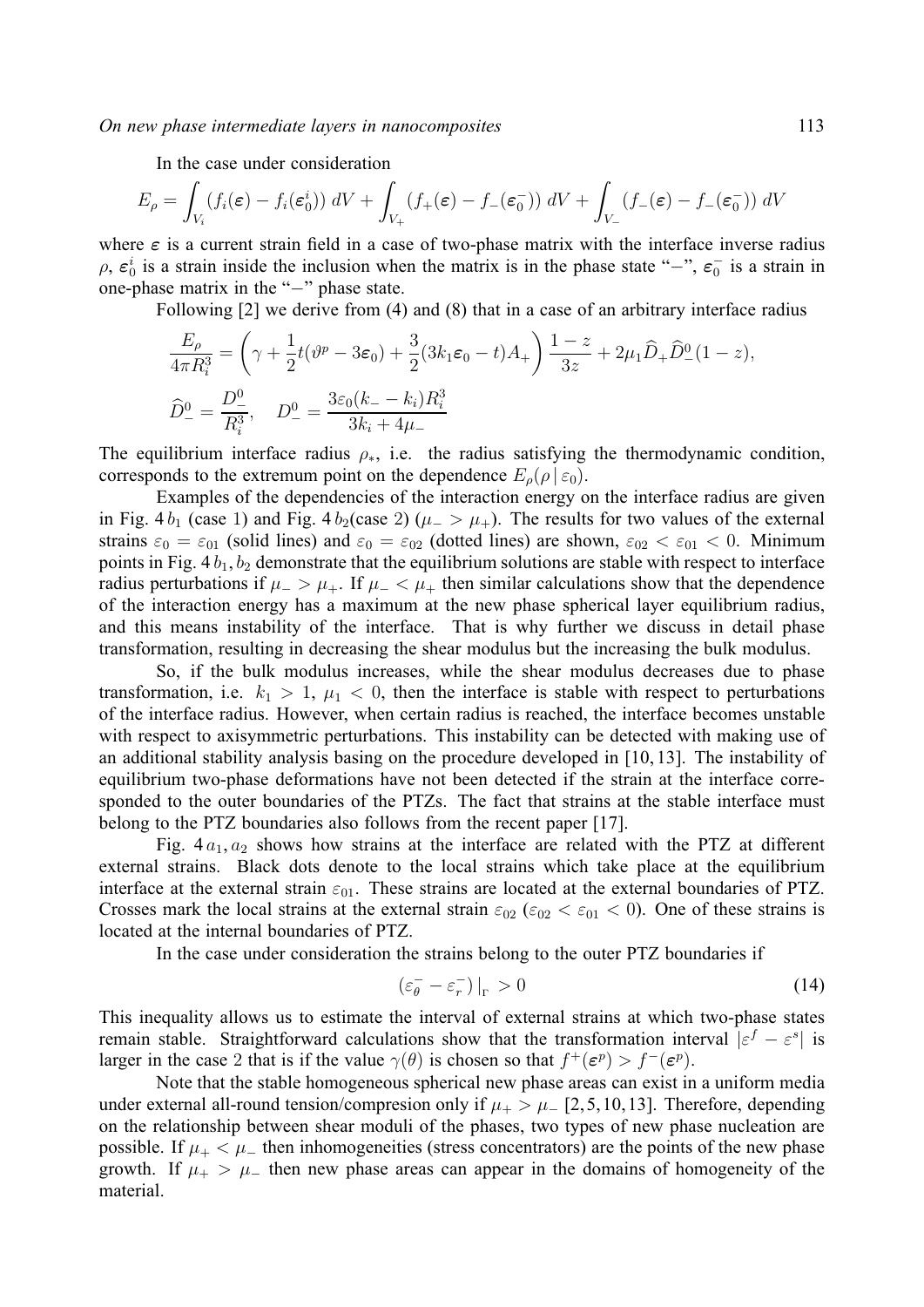# **5. Free energy density spatial re-distribution and energy release due to phase transformations**

Two-phase deformations are always accompanied with some stress concentration at the interface. To clarify why two-phase deformations can be preferential from the energy minimization point of view we study how the free energy density is redistributed in a body if the phase transformation takes place around the particles.

Fig. 4  $c_1$  and  $c_2$  shows the spatial distributions of the difference

$$
\psi(r) = \begin{cases}\nf_i(\varepsilon^\rho) - f_i(\varepsilon_i^0), & 0 < r < R_i \\
f_-(\varepsilon^\rho) - f_-(\varepsilon_-^0), & R_i < r < R_\Gamma \\
f_+(\varepsilon^\rho) - f_-(\varepsilon_-^0), & r > R_\Gamma\n\end{cases}
$$

between the free energy density in the case of the equilibrium two-phase state of a matrix with embedded inclusion and the free energy density in the case of one-phase state of the matrix with embedded inclusion at the same boundary conditions for the cases 1 and 2. As in the previous section, solid lines and dotted lines in Fig. 4  $c_1$  and  $c_2$  correspond to external strains  $\varepsilon_{01}$  and  $\varepsilon_{02}$ ,  $\varepsilon_{02} < \varepsilon_{01} < 0.$ 



Fig. 4.  $a_1$  and  $a_2$  – the PTZ and local strains at the interfaces,  $b_1$  and  $b_2$  – the dependencies of the interaction energy E on  $z = \rho^3$  (the cube of the inverse interface radius),  $c_1$  and  $c_2$  – the spatial redistribution of the free energy density in the cases 1 and 2, correspondingly.

Negative values of  $\psi(r)$  mean that the local energy release takes place due to equilibrium new phase zone formation around the inclusion. In cases 1 and 2 the free energy density decreases both in initial inclusion and outside the coated one. In case 2 the free energy density is also decreased in intermediate layer and the relative contribution of this decreasing in body energy is very significant.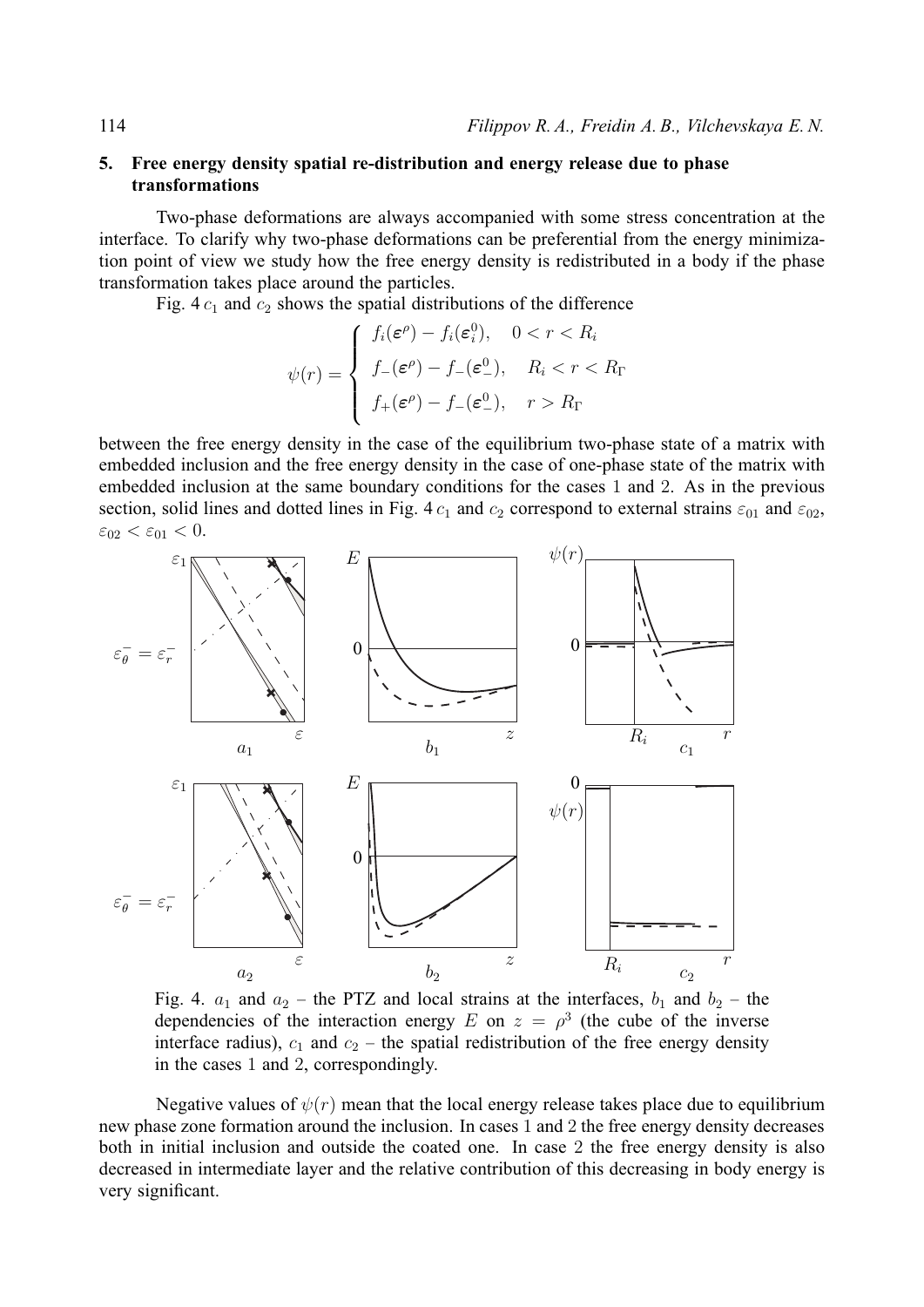

Fig. 5. The effective field method.

Note that if the strain energy density decreases in the vicinity of the inclusion then the stress concentration decreases. In this case the phase transformation acts as a reinforcing factor.

#### **6. Composites with a matrix undergoing phase transformations**

We consider a composite material with spherical inclusions. As in the previous sections the material of matrix can undergo phase transformations. The constitutive relationships of the material of the matrix and the particles are the same as in the case of the isolated inclusion, (4) and (8), correspondingly.

Following a self-consistent method [6, 8] we can consider every inclusion as an isolated one embedded into the homogeneous medium with elasticity tensor **C**−. The influence of other inclusions is taken into account by introducing the effective field  $\varepsilon_*$  that is the sum of the external field  $\varepsilon_0$  and the field induced by surrounding inclusions (Fig. 5). The main hypothesis of the method is that the field  $\varepsilon_*$  is constant and the same for all the inclusions. We also assume statistical independence of the inclusion properties from their spatial locations and use ergodic properties of the functions considered.

The following equation for the effective field can be obtained [18]:

$$
\varepsilon_* = \varepsilon_0 + p\mathbf{A} : (\mathbf{P}_0 : \varepsilon_* - \mathbf{P}_0^p)
$$
 (15)

where p is a volume fraction of coated inclusions,  $p = p_0 + p_+$ ,  $p_0$  is a volume fraction of the particles (initial inclusions),  $p_+$  is a new phase volume fraction, the tensor A take the form [6]

$$
\mathbf{A} = \frac{1 - \mathbf{\omega}_-}{9\mu_-} \mathbf{E} \mathbf{E} + \frac{5 - 2\mathbf{\omega}_-}{15\mu_-} (\mathbf{I} - \frac{1}{3} \mathbf{E} \mathbf{E}), \quad \mathbf{\omega}_- = \frac{3k_- + \mu_-}{3k_- + 4\mu_-}
$$

where **I** is the isotropic unity fourth-range tensor,  $I_{ijkl} = 1/2(\delta_{ik}\delta_{jl} + \delta_{jk}\delta_{il}).$ 

The effective field must be spherical for hydrostatic loads  $\varepsilon_* = \varepsilon_* E$ . We have

$$
\varepsilon_* = \frac{\varepsilon_0 d_-^2 - P_0^p}{d_-^2 - 3P_0}, \quad P_0 = (k_1 A_+^{\varepsilon} p_+ - k_{1i}^- A_i^{\varepsilon} p_0), \quad P_0^p = \left(\frac{tp_+}{3} + k_{1i}^- A_i^p p_0 - k_1 A_+^p p_+\right) \vartheta^p \tag{16}
$$

 $A_i^{\varepsilon}, A_i^{\varepsilon}, A_i^{\vartheta}, A_{+}^{\vartheta}$  are determined by (10) at  $z = p_0/p_+$ .

If  $p \to 0$  then the solution of a composite problem becomes the solution for the isolated inclusion given in previous sections.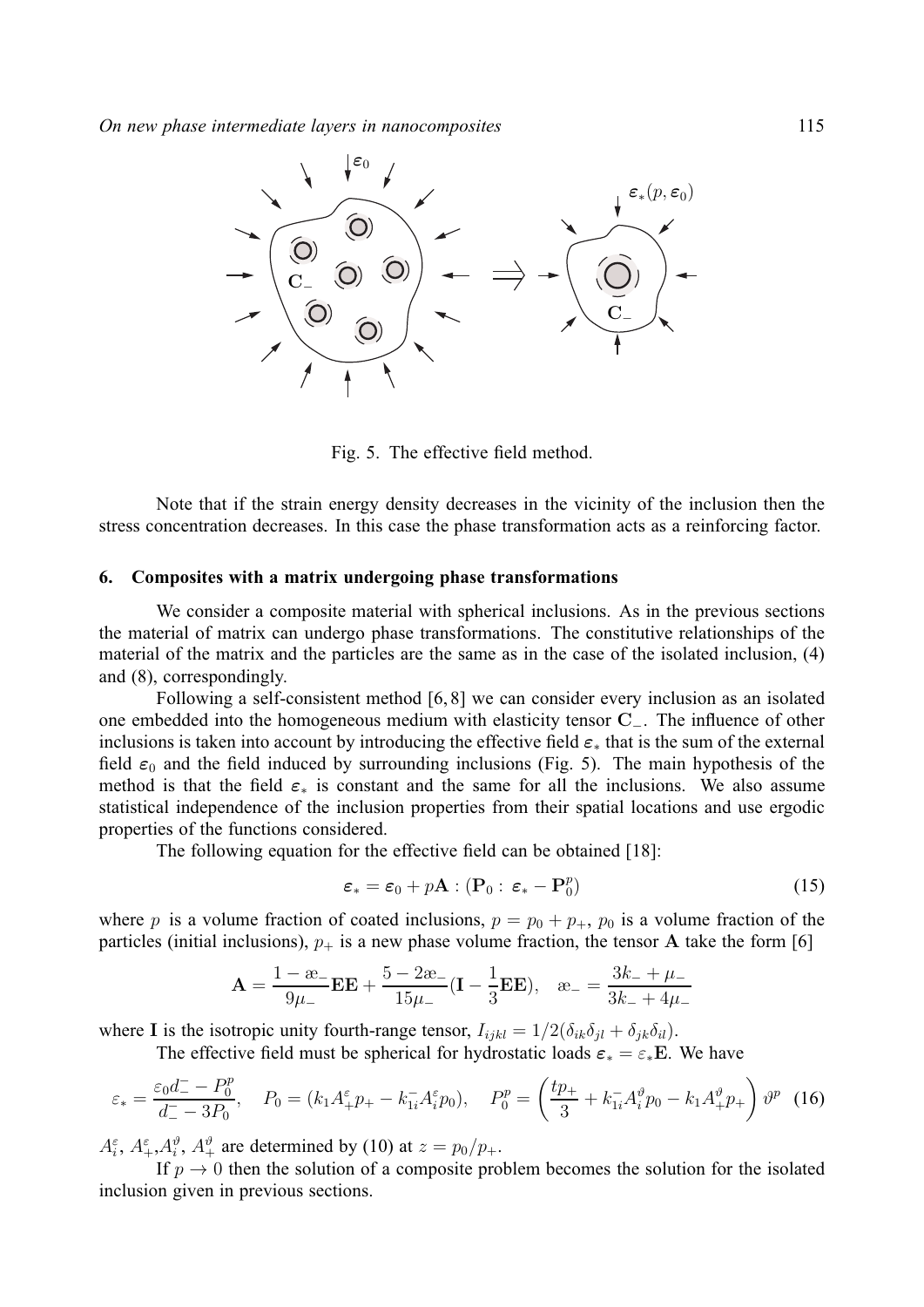After averaging the expression for the stresses and strains we derive the formula for the effective elastic moduli of the composite. The tensor of effective elastic moduli takes the form:

$$
\mathbf{C}_{*} = k_{*} \mathbf{E} \mathbf{E} + 2\mu_{*} \left( \mathbf{I} - \frac{1}{3} \mathbf{E} \mathbf{E} \right)
$$

where the dependencies of effective bulk and shear moduli on volume fractions of the particles and the thickness of the new phase layers is given by formulae

$$
k_* = k_- - \frac{d_-P_0}{d_- - 3P_0}, \quad \mu_* = \mu_- - \frac{3d_-P_0}{2(d_- - 3P_0)}
$$

The dependencies of relative effective bulk modulus  $k_*/k_*^0$ , shear modulus  $\mu_*/\mu_*^0$  and Young's modulus  $E_*/E_*^0$  on the volume fraction of layered inclusions are shown in Fig. 6. Here  $k_*^0$ ,  $\mu_*^0$ , and  $E_*^0$  are the bulk, shear and Young's moduli of the initial composite without intermediate new phase layers. Fig. 7 shows the dependence of the equilibrium inclusions volume fraction  $p_*$  on the external strain. Both figures are pictured for the case 2,  $k_-=20$ ,  $\mu_-=9$ ,  $k_+ = 140, \mu_+ = 6, k_i = 500, \mu_i = 170, \vartheta^p = -0.08, \gamma = 0.07$ , the initial volume fraction of the particles 0.02.



Fig. 6. The dependencies of the relative effective bulk modulus  $k_*/k_*^0$ , shear modulus  $\mu_*/\mu_*^0$  and Young's modulus  $E_*/E_*^0$  on the volume fraction of the layered inclusions.

The solid parts of the lines correspond to the equilibrium volume fraction of layered inclusions and corresponding external strains at which the local strains at the interface of the effective inclusion belong to the external PTZ-boundaries. We assume that corresponding interfaces are stable. The dotted parts of the lines correspond to external strain and volume fractions for which at least one of the strains at the effective interface does not belong to the external PTZ-boundary. The stability of the effective interface is lost in this case. Chosen parameters  $k_{+}$ ,  $k_{i}$ ,  $\mu_{+}$ ,  $\gamma$  and volume fraction of the particle  $p_{0} = 0.02$ , two-phase structure remains stable until the equilibrium volume fraction  $p_*$  of the layered inclusions reaches 0.1. The effective bulk modulus of the composite demonstrates 10 percent growth. Both Young's modulus and shear moduli decrease.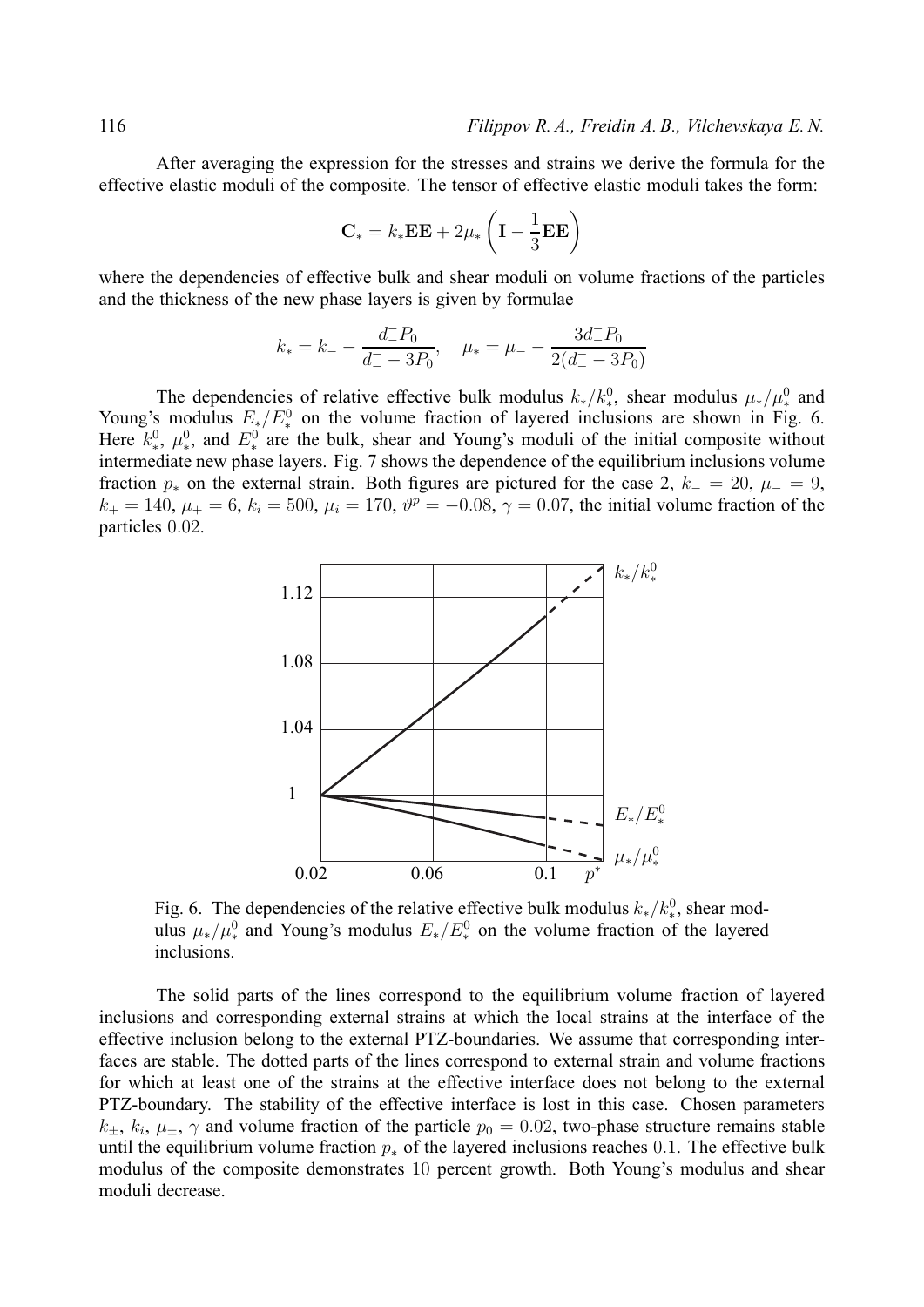

Fig. 7. The dependencies of the equilibrium volume fraction  $p_*$  on the external field  $\varepsilon_0$ 

# **7. Conclusion**

We developed a model to describe intermediate layers in composite materials as new phase areas. Phase transformation around spherical isolated inclusion was analyzed in detail. Then the growth of new phase areas around the particles in composite materials was described using the self-consistent approach.

Due to the fact that phase transformations lead to the total energy decrease and stability reasons, simultaneous increasing of all elastic moduli is impossible but it is possible to increase some of the moduli. We demonstrated that if materials of the components are isotropic and inclusions are spherical then the new phase formation under all-round compression can lead to increasing the bulk modulus. In this case the shear modulus is to decrease. We also demonstrated that due to the energy release the phase transformation can act as a reinforcing factor.

We developed a procedure for the interface stability analysis and showed that the desirable process of the new phase intermediate layers formation may be very sensitive with respect to the temperature and loading conditions. This in turn may result in experimental data scattering and misunderstending.

# **8. Acknowledgement**

The financial support of RFBR (Grant No 10-01-00670-a), Programs for Fundamental Research No 22,13, Grant from DFG (AL 341/35-1), the Russian Ministry of Education and Science (Contract 14.740.11.0353) is gratefully acknowledged.

#### **References**

- [1] Cadek M., Coleman J. N., Barron V., Hedicke K., Blau W. J. Morphological and mechanical properties of carbon-nanotube-reinforced semicrystalline and amorphous polymer composites // Applied Physics Letters, 2002. V. 81. 27. P. 5123–5125.
- [2] Freidin A. B. On new phase inclusions in elastic solids // ZAMM, 2007. V. 87. 2. P. 102–116.
- [3] Freidin A.B., Y.B. Fu, Sharipova L.L., Vilchevskaya E.N. Spherically symmetric two-phase deformations ans phase transition zones // Int. J. Solids and Struct, 2006. V. 43. P. 4484–4508.
- [4] George R., Kashyap K.T., Rahul R., Yamdagni S. Strengthening in carbon nanotube/aluminum (CNT/Al) composites // Scripta Materialia, 2005. V. 53. P. 1159–1163.
- [5] Freidin A.B., Vilchevskaya E.N. Multiple development of new phase inclusions in elastic solids // International Journal of Engineering Science, 2009. V. 47. P. 240–260.
- [6] Kanaun S.K., Levin V.M. Self-consistent methods for composites, Vol. 1: Static Problems. Springer, 2007.